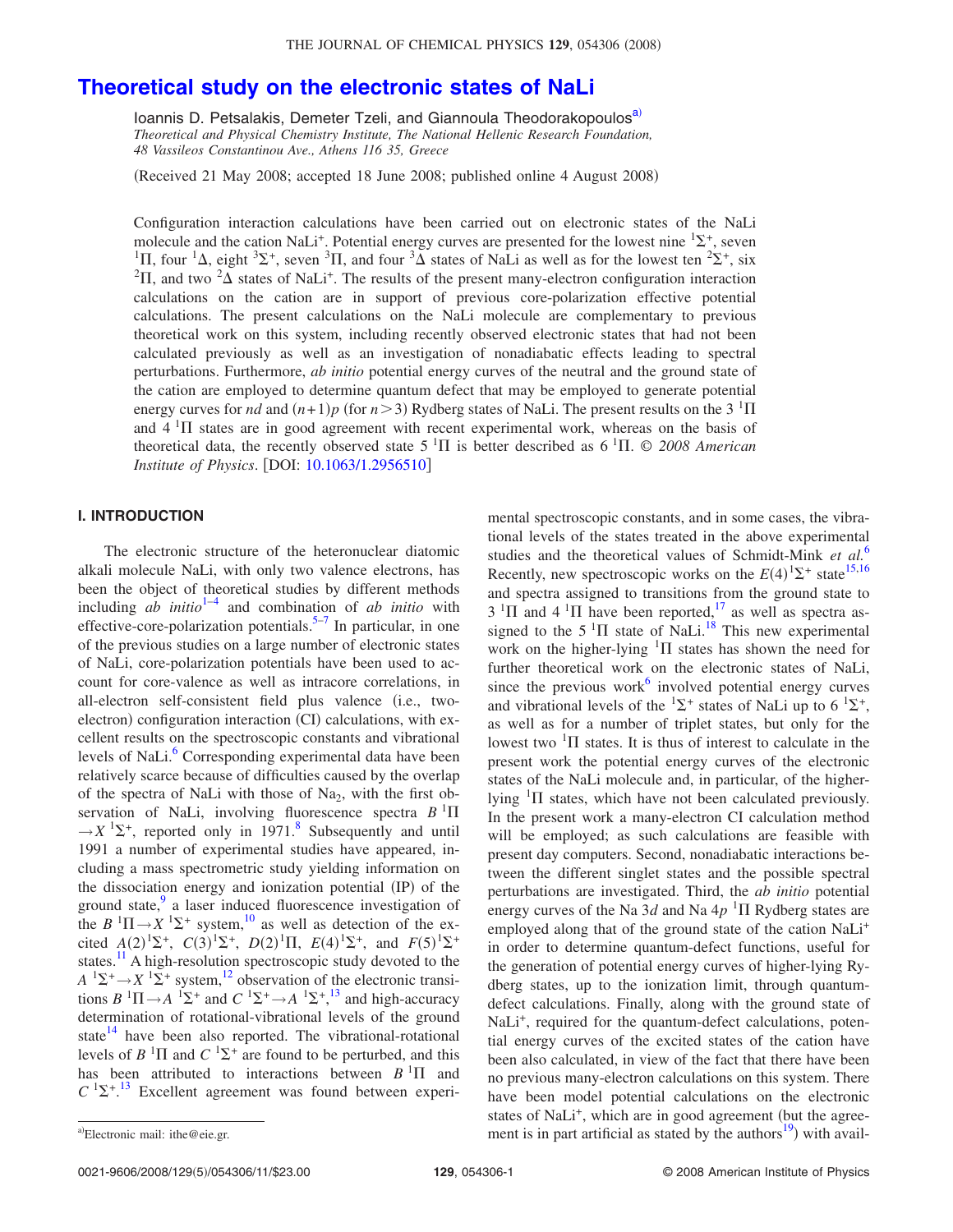<span id="page-1-0"></span>TABLE I. Excitation energies (cm<sup>-1</sup>) of NaLi<sup>+</sup> and NaLi at the dissociation limits [at *R*=50.0 bohr for NaLi and 100.0 bohr for NaLi<sup>+</sup>.

| <b>State</b>                                                                                                                                            | $\Delta E_{\text{th}}$ (present work)          | $\Delta E_{\text{exp}}^{\text{a}}$ , $\Delta E_{\text{th}}^{\text{b}}$ |
|---------------------------------------------------------------------------------------------------------------------------------------------------------|------------------------------------------------|------------------------------------------------------------------------|
| $(a)$ NaLi <sup>+</sup>                                                                                                                                 |                                                |                                                                        |
| [Na 4p+Li <sup>+</sup> ] 10 <sup>2</sup> $\Sigma$ <sup>+</sup> , 6 <sup>2</sup> $\Pi$                                                                   | 321 80, 321 97                                 | 323 05, 323 09                                                         |
| [Na <sup>+</sup> +Li 3d] $9^{2}\Sigma^{+}$ , 5 <sup>2</sup> II, 2 <sup>2</sup> $\Delta$                                                                 | 317 31, 317 61, 317 57                         | 312 83, 312 86                                                         |
| [Na $3d+Li^+$ ] $8^{2}\Sigma^{+}$ , $4^{2}\Pi$ , $1^{2}\Delta$                                                                                          | 315 56, 315 56, 315 50                         | 312 11, 312 11                                                         |
| $\left[\text{Na}^+ + \text{Li} \ 3p\right]$ 7 $^2\Sigma^+$ , 3 $^2\Pi$                                                                                  | 309 81, 310 14                                 | 309 25, 309 26                                                         |
| [Na 4s+Li <sup>+</sup> ] 6 <sup>2</sup> $\Sigma$ <sup>+</sup>                                                                                           | 27689                                          | 277 78, 277 76                                                         |
| $\lceil Na^+ + Li 3s \rceil 5 \rceil^2 \Sigma^+$                                                                                                        | 271 80                                         | 272 06, 272 12                                                         |
| [Na 3p+Li <sup>+</sup> ] $4^{2}\Sigma^{+}$ , $2^{2}\Pi$                                                                                                 | 189 28, 189 35                                 | 189 94, 190 04                                                         |
| $\lceil Na^+ + Li 2p \rceil$ 3 $^2\Sigma^+$ , 1 $^2\Pi$                                                                                                 | 149 96, 150 16                                 | 149 03, 149 05                                                         |
| [Na 3s+Li <sup>+</sup> ] $2^{2} \Sigma^{+}$                                                                                                             | 2244                                           | 2038 (434 87), 2037                                                    |
| $\lceil \text{Na}^+ + \text{Li} \ 2s \rceil X^2 \Sigma^+$                                                                                               | 0(41135)                                       | 0(41449)                                                               |
| $(b)$ NaLi                                                                                                                                              |                                                |                                                                        |
| $\lceil$ Na 3p+Li 2p $\rceil$                                                                                                                           |                                                |                                                                        |
| $10^{-1}\Sigma^{+}$ , $7^{-1}\Pi$ , $3^{-1}\Delta$ , $1^{-1}\Sigma$                                                                                     | 319 54, 319 22, 319 35, 319 37                 |                                                                        |
| $10^{3} \Sigma^{+}$ , 7 <sup>3</sup> II, 3 <sup>3</sup> $\Delta$ , 1 <sup>3</sup> $\Sigma^{-}$                                                          | 319 64, 320 13, 318 12, 319 74                 | 318 60                                                                 |
| [Na 3s+Li 3d] $9^{1}\Sigma^{+}$ , 6 <sup>1</sup> II, 2 <sup>1</sup> $\Delta$ , 9 <sup>3</sup> $\Sigma^{+}$ , 6 <sup>3</sup> II, 2 <sup>3</sup> $\Delta$ | 318 55, 318 65, 315 83, 319 44, 319 38, 315 86 | 31283                                                                  |
| [Na 3s+Li 3p] $8^{1}\Sigma^{+}$ , 5 <sup>1</sup> II, $8^{3}\Sigma^{+}$ , 5 <sup>3</sup> II                                                              | 311 30, 310 78, 311 32, 311 40                 | 309 25                                                                 |
| [Na 4p+Li 2s] $7 \frac{1}{2}$ , 4 $\frac{1}{1}$ , $7 \frac{3}{2}$ , 4 $\frac{3}{1}$                                                                     | 300 24, 299 38, 300 28, 299 54                 | 302 67                                                                 |
| [Na $3d+Li$ $2s$ ] $6^{1}\Sigma^{+}$ , $3^{1}\Pi$ , $1^{1}\Delta$ , $6^{3}\Sigma^{+}$ , $3^{3}\Pi$ , $1^{3}\Delta$                                      | 294 38, 294 23, 294 55, 294 64, 294 39, 294 68 | 291 73                                                                 |
| $\left[\text{Na}\;3s\text{+}\text{Li}\;3s\right]$ 5 $^{1}\Sigma^{+},$ 5 $^{3}\Sigma^{+}$                                                                | 272 26, 272 21                                 | 272 06, 272 09                                                         |
| [Na 4s+Li 2s] $4^{1}\Sigma^{+}$ , $4^{3}\Sigma^{+}$                                                                                                     | 254 51, 254 51                                 | 257 40, 257 12                                                         |
| [Na 3p+Li 2s] $3^{1}\Sigma^{+}$ , $2^{1}\Pi$ , $3^{3}\Sigma^{+}$ , $2^{3}\Pi$                                                                           | 167 76, 167 29, 167 80, 167 39                 | 169 56, 168 70                                                         |
| [Na 3s+Li 2p] $2^{1}\Sigma^{+}$ , $1^{1}\Pi$ , $2^{3}\Sigma^{+}$ , $1^{3}\Pi$                                                                           | 151 17, 150 69, 151 17, 151 37                 | 149 04, 149 38                                                         |
| [Na 3s+Li 2s] $X$ $^1\Sigma^+$ , $1$ $^3\Sigma^+$                                                                                                       | $\boldsymbol{0}$                               | $\overline{0}$                                                         |

 $a^2$ Reference [26.](#page-10-18)

 ${}^{b}$ Reference [20](#page-10-12) for NaLi<sup>+</sup> and Ref. [6](#page-9-4) for NaLi.

able experimental data. Similarly, generally good agreement with experimental data achieve calculations employing effective-core pseudopotentials combined with a oneelectron calculations, $20$  but comparison with many-electron CI calculations is desirable.

### **II. CALCULATIONS**

Multireference CI calculations $^{21}$  (MRDCI) have been carried out on electronic states of NaLi and NaLi<sup>+</sup>, for different values of the internuclear distance  $R_{\text{Na}-\text{Li}}$  ranging from 2.5 to 50.0 bohr. The atomic orbital basis set employed in-cluded the aug-cc-pCVTZ basis sets for Na (Ref. [22](#page-10-14)) and  $Li<sub>1</sub><sup>23</sup>$  $Li<sub>1</sub><sup>23</sup>$  $Li<sub>1</sub><sup>23</sup>$  obtained from the Environmental Molecular Sciences Laboratory (EMSL), $^{24}$  $^{24}$  $^{24}$  to which one *d* Rydberg function (exponent of 0.0032) was added to the Na basis. Furthermore, it was necessary to change the smallest *d* exponent of the Li basis set to 0.015, in order to improve the description of the electronic states to which Li 3*d* contributes. The calculations employed  $C_{2V}$  symmetry, where  $\Sigma^+$  states are calculated as  $A_1$ ,  $\Pi$  states as  $B_1$  and  $B_2$ ,  $\Sigma^-$  as  $A_2$ , and  $\Delta$  as  $A_1$  and  $A_2$ . 12 states of  ${}^{1}A_1$  symmetry, 12 of  ${}^{3}A_1$ , 9  ${}^{1}B_1$ , 9  ${}^{3}B_1$ , 4  ${}^{1}A_2$ , and  $4^{3}A_{2}$  states were calculated. Reference spaces were employed consisting of 199 configurations for the <sup>1</sup> *A*<sup>1</sup> calculations, 173 for  ${}^{3}A_1$ , 188 for  ${}^{1}B_1$ , 188 for  ${}^{3}B_1$ , 131 for  ${}^{1}A_2$ , and 131 configurations for the  ${}^{3}A_2$  calculations. As it is the standard practice in MRDCI calculations, these reference spaces were determined on the basis of preliminary calculations over the above range of values for the internuclear distance, where for each symmetry, all configurations contributing over  $0.2\%$  (in terms of the square of their coefficient in the

CI vector) are included in the reference space. In all cases, and for all states calculated at all different values of the internuclear distance, the contribution of the reference space in the final CI vector is over  $97\%$  (in terms of the sum of the squares of the coefficients of the reference configurations). Selection of configurations from the space generated by all possible single and double substitutions with respect to the reference configurations, in each calculation, was carried out with an energy threshold of  $0.1$   $\mu$ hartree. The resulting CI spaces had dimension between 400 000 and 600 000, at different values of  $R_{\text{Na}-\text{Li}}$ . Three-point extrapolation to zero threshold and a full-CI correction<sup>25</sup> were made to the calculated eigenvalues. For the calculations on the electronic states of NaLi<sup>+</sup>, the reference spaces and roots calculated are 33 configurations and 15 roots for  $^2A_1$ , 20 and 9 for  $^2B_1$ , and 14 and 4 for  $^1A_2$ , while the selection threshold is 0.02  $\mu$ hartree. In all the CI calculations, only the Na *K* shell was kept doubly occupied and the remaining 12 electrons (11 electrons for NaLi<sup>+</sup>) were involved in the single and double excitations with respect to the configurations in the reference spaces. While there are only two valence electrons in the NaLi molecule (one valence electron in NaLi<sup>+</sup>), it is necessary to include the Na *L*-shell electrons and the Li *K*-shell electrons in the CI, as it has been shown that core-valence correlations are very significant in the alkali dimers.<sup>6</sup>

In Table [I,](#page-1-0) the excitation energies calculated at the dissociation limits (i.e., at internuclear distances of 50.0 bohr for NaLi and 100.0 bohr for NaLi<sup>+</sup>) are compared to experimental atomic excitation energies, $^{26}$  for all the electronic states of NaLi<sup>+</sup> [Table [I](#page-1-0)] and of NaLi [Table I] calculated in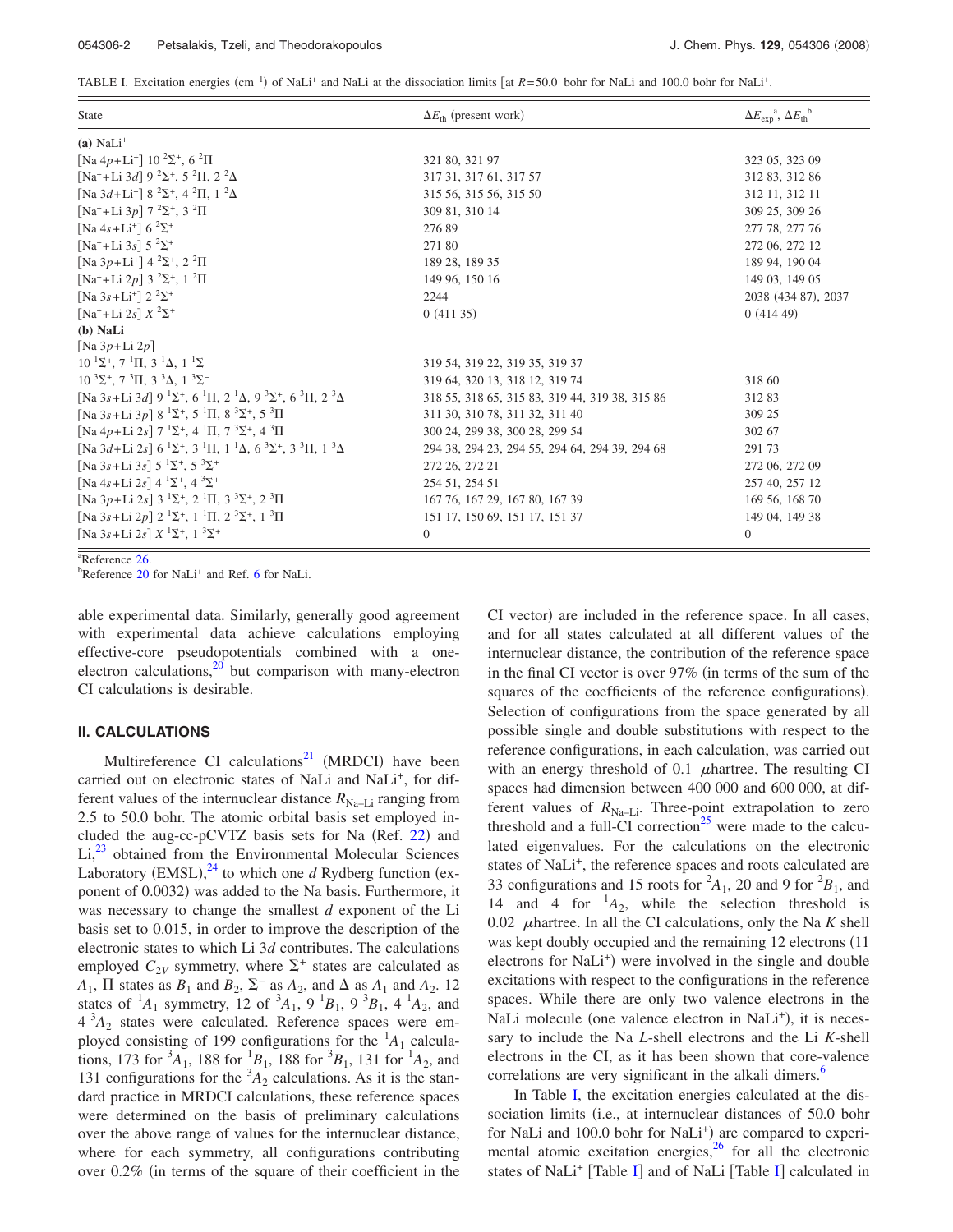<span id="page-2-0"></span>TABLE II. Vertical  $(\Delta E_v)^a$  and adiabatic  $(T_e)$  transition energies and dissociation energies  $(D_e)$  for electronic states of NaLi<sup>+</sup> calculated in the present work and previously (values in brackets, from Ref. [20](#page-10-12)).

| <b>State</b>        | $\Delta E_v$ (cm <sup>-1</sup> ) | $(cm^{-1})$<br>$T_e$     | $R_{\text{min}}$ (bohr), $D_e$ (cm <sup>-1</sup> )                  |
|---------------------|----------------------------------|--------------------------|---------------------------------------------------------------------|
| $X$ $^2\Sigma^+$    | $\Omega$                         | $\Omega$                 | 6.37, 8065, (6.37, 8061) $\omega_e$ =203.1(192.98) cm <sup>-1</sup> |
| $2^{2}\Sigma^{+}$   | 211 15                           | 9988 (9805) <sup>a</sup> | 14.80, 322 (14.90, 294)                                             |
| $3^{2} \Sigma^{+}$  | 302 81                           | 215 24 (215 43)          | 13.64, 1537 (13.65, 1423)                                           |
| $4^{2}\Sigma^{+}$   | 452 07                           | 261 97 (262 19)          | 19.00, 760 (18.94,847)                                              |
| $5^{2} \Sigma^{+}$  | 501 97                           | 330 43 (330 11)          | 22.40, 2116 (22.41, 2262)                                           |
| $6^{2} \Sigma^{+}$  | 553 74                           | 355 09 (355 75)          | 34.20, 177 (34.24, 265)                                             |
| $7^{2} \Sigma^{+}$  | 575 01                           | 379 42 $(\cdots)$        | 30.00, 811 (repulsive)                                              |
| $8^{2} \Sigma^{+}$  | 626 55                           | 394 40 (388 96)          | 40.00, 205 (37.47, 375)                                             |
| $9^{2} \Sigma^{+}$  | 643 23                           | .                        | Repulsive (repulsive)                                               |
| $10^{2} \Sigma^{+}$ | 664 02                           | $\cdots$ (402.42)        | Repulsive (44.95, 127)                                              |
| $1^2\Pi$            | 232 08                           | 215 35 (224 71)          | 8.60, 782 (8.53, 496)                                               |
| $2~^2\Pi$           | 385 53                           | .                        | Repulsive (repulsive)                                               |
| $3~^2\Pi$           | 524 98                           | 368 60 (363 19)          | 19.00, 2215 (19.35, 2667)                                           |
| $4~^2\Pi$           | 561 18                           | 395 52 (388 72)          | 34.76, 76 (34.76,398)                                               |
| $5~^2\Pi$           | 597 92                           | .                        | Repulsive (repulsive)                                               |
| $6~^2\Pi$           | 653 07                           | $\cdots$                 | Repulsive (repulsive)                                               |
| $1^2\Delta$         | 483 38                           | $\cdots$ (392 16)        | Repulsive (19.59,57)                                                |
| $2^2\Delta$         | 596 74                           | $\cdots$                 | Repulsive (repulsive)                                               |

<sup>a</sup>At *R*<sub>min</sub> of the ground state.

the present work. As shown in Table [I,](#page-1-0) electronic states of NaLi<sup>+</sup> up to Na 4p and for NaLi molecule, electronic states up to the limit Na  $3p+Li 2p$  have been determined. The theoretical values of the excitation energy at 50.0 bohr are in very good agreement with the experimental values for the corresponding atomic excitation energies, in most cases. The largest discrepancy is found for the states of NaLi correlating with the Li 3*d* limit where the theoretical values are off by 300–660 cm<sup>-1</sup>, for different *AS* states. The lowest ionization energy at dissociation (i.e., the IP of Na) is calculated at 5.10 eV compared to the experimental value, 5.14 eV. The next higher ionization energy, which is the IP of Li atom is calculated at  $0.28$  eV above the ionic ground state limit [cf. 2038 cm<sup>-1</sup> in Table [I](#page-1-0)], i.e., with a theoretical IP for Li at 5.38 eV, in good agreement with the corresponding experimental value of 5.39 eV. In addition to the experimental values, the previous theoretical values calculated by Schmidt-Mink *et al.*<sup>[6](#page-9-4)</sup> for NaLi and Berriche<sup>20</sup> for NaLi<sup>+</sup> are listed for comparison. It might be noted that in the case of the cation, the near coincidence of the previous theoretical excitation energies<sup>20</sup> with the experimental [cf. Table [I](#page-1-0)] is to be expected since in those calculations the cutoff radii, employed for the construction of the core-polarization potential, were optimized in order to reproduce the experimental IPs and lower atomic excited states.<sup>20</sup> Conversely, for the previous calculations on NaLi, a single cutoff parameter was used for each atom, based on the experimental IP of the atom.<sup>6</sup>

#### **III. RESULTS**

### **A. Cation: NaLi<sup>+</sup>**

The results of the calculations on NaLi<sup>+</sup> are summarized in Table [II.](#page-2-0) The present results are in support of the results of the previous model potential<sup>19</sup> and pseudopotential<sup>20</sup> calculations, for the most part. As found previously, only the ground state possesses a significant minimum at  $R_{\text{min}}$  of 6.37 bohr, with a well depth of 8065 cm−1. The excited electronic states of NaLi<sup>+</sup> are either repulsive or have very shallow minima at large internuclear distances. There are some differences between the present results and the previous, $^{20}$  for example, state  $7 \,^2\Sigma^+$  is found here to have a minimum of 811 cm−1 at 30.0 bohr, while in the most recent previous work it is listed as repulsive and, conversely, states  $10^{2} \Sigma^{+}$ and  $1^2\Delta$  are found here to be repulsive (cf. Table [II](#page-2-0)) but were reported<sup>20</sup> as possessing shallow minima, of 127 cm<sup>-1</sup> at 44.95 bohr and 57 cm<sup>-1</sup> at 19.59 bohr respectively. Differences on such well depths cannot really be resolved as neither method of calculation can be expected to give definitive results: while the most recent previous calculations<sup>20</sup> involved full CI, it was of a rather trivial type, as only one electron was considered in the valence shell. On the other hand, the present calculations involve 11 electrons, and as a result it is not possible to carry out full-CI calculations. In both previous studies<sup>19,[20](#page-10-12)</sup> on the electronic states of NaLi<sup>+</sup>, very large numbers of electronic states have been calculated with good accuracy and it would take much larger allelectron CI calculations than the present, including approaching the basis set limit, to resolve issues such as that on the existence of the above very shallow minima. Such an effort is beyond the scope of the present work. What the present work confirms is the fact that the character of the excited states is characterized by single excitations of the valence shell electron, with the inner electrons contributing to the correlation energy. In this manner, it is possible to use methods such as those of the previous studies and have good results.

#### **B. Singlet and triplet electronic states of NaLi**

The calculated potential energy curves of the singlet states of NaLi, correlating with dissociation limits up to Na  $4p$  [cf. Table [I](#page-1-0)], have been plotted in Fig. [1.](#page-3-0) As men-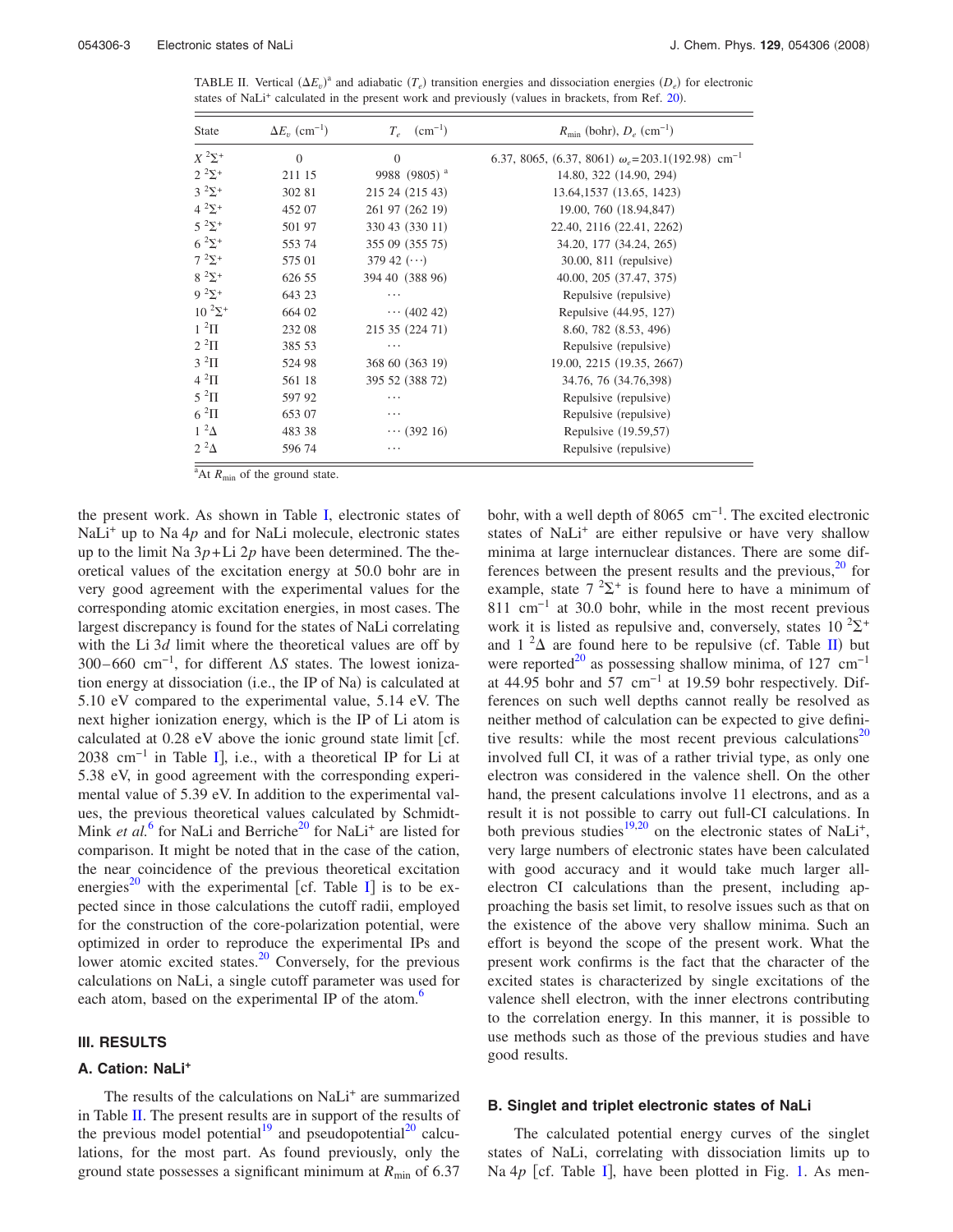<span id="page-3-0"></span>

FIG. 1. (Color online) Potential energy curves of singlet spin electronic states of NaLi correlating with dissociation limits up to Na 4*p*+Li 2*s*. Solid circles:  ${}^{1}\Sigma^{+}$ ; open circles:  ${}^{1}\Pi$ ; solid triangles:  ${}^{1}\Delta$  states.

tioned, most of the  ${}^{1}\Sigma^{+}$  states (up to 6  ${}^{1}\Sigma^{+}$ ) and the lowest two  ${}^{1}\Pi$  ${}^{1}\Pi$  ${}^{1}\Pi$  states (cf. Fig. 1) have been calculated previously by Schmidt-Mink et al.,<sup>[6](#page-9-4)</sup> employing effective-core-polarization potentials and valence-CI calculations. A great deal more effort is required to reproduce those results by all-electron CI calculations such as the present work, without the effectivecore-polarization potentials. The new results of the present study involve mainly the higher-lying  ${}^{1}\Sigma^{+}$  states, the  ${}^{1}\Delta$ states, and, in particular, the higher-lying  ${}^{1}\Pi$  states some of which (i.e.,  $3 \text{ }^1\Pi$ ,  $4 \text{ }^1\Pi$ , and  $5 \text{ }^1\Pi$ ) have been observed recently,  $^{17,18}$  $^{17,18}$  $^{17,18}$  as well as a number of  $^{3}\Sigma^{+}$ ,  $^{3}\Pi$ , and  $^{1}\Delta$  states. Furthermore an investigation of the possible nonadiabatic interactions between the singlet states is carried out. The proximity and intermingling of the potential energy curves, especially of the higher-lying states, suggest the possibility of spectral perturbations, and for most excited states, except for  $A<sup>1</sup>\Sigma$ <sup>+</sup> such perturbations have been observed.<sup>10,[11,](#page-10-3)[13](#page-10-5)</sup> The situation is complicated further by the contribution of two charge-transfer states, corresponding to  $Na<sup>+</sup>-Li<sup>-</sup>$  and Na<sup>-</sup> $-Li<sup>+</sup>$  to the character of the <sup>1</sup> $\Sigma$ <sup>+</sup> states. These ionic limits lie at 35 517 and 39 107 cm<sup>-1,[13](#page-10-5)</sup> and their Coulomb potentials are shown to cross the potentials  ${}^{1}\Sigma^{+}$  at shorter internu-clear distances.<sup>10[–13](#page-10-5)</sup> In the present work, it was possible to follow from large *R* down to 11.8 bohr, the charge-transfer character corresponding to Na+ –Li−, which leads to a second minimum in the potential energy curve of the  $4 \text{ }^{1}\Sigma^{+}$  state of NaLi, and similarly for Na<sup>-</sup>-Li<sup>+</sup> down to 11.0 bohr, which forms a second minimum in the potential energy curve of  $5^{1}\Sigma^{+}$ . The two charge-transfer states are indicated as CT in Fig. [2](#page-3-1) where the potentials of the  ${}^{1}\Sigma^{+}$  states, from the third and higher, calculated in the present work have been plotted. The potentials of the  ${}^{1}\Pi$  and  ${}^{1}\Delta$  states, which have been plotted in Fig. [3,](#page-3-2) do not show any double minima, however, they do show differences from the potential energy curve of the ground state of the cation (also plotted in Fig. [3](#page-3-2) along with the lowest excited state of the cation), implying that they are not simple Rydberg states over the different values

<span id="page-3-1"></span>

FIG. 2. (Color online) Potential energy curves of  ${}^{1}\Sigma^{+}$  states of NaLi. Solid squares: <sup>1</sup>∑<sup>+</sup> states; open squares: charge-transfer state (Na<sup>+</sup>Li<sup>-</sup>); open triangles: charge-transfer state (Na<sup>−</sup>Li<sup>+</sup>); solid triangles:  $X^2\Sigma^+$  state of NaLi<sup>+</sup>.

 $R_{\text{Na}-\text{Li}}$  but change in character at different  $R_{\text{Na}-\text{Li}}$ , for example, changing from excited Na to excited Li character. The existence of the two ionic limits, corresponding to excited Na Rydberg states and to excited Li Rydberg states, respectively, is reflected in the shape of some of the electronic states of NaLi. For example, even the curves of the lowest two  ${}^{1}\Pi$  ${}^{1}\Pi$  ${}^{1}\Pi$  states,  $B$   ${}^{1}\Pi$  and  $D$   ${}^{1}\Pi$  (see Figs. 1 and [3](#page-3-2)) appear to be the result of such interactions between a bound and a repulsive "diabatic" potential. This of course exists for the  $1\Sigma^+$  states as well, but it is easier to see it in the potentials of the  ${}^{1}\Pi$  states. In Table [III,](#page-4-0) the results of the calculations on the singlet states are summarized and compared to available experimental data $10-18$  $10-18$  and to the theoretical results of Schmidt-Mink *et al.*<sup>[6](#page-9-4)</sup> for the lower-lying states. As shown in Table [III,](#page-4-0) the present results are in generally good agreement with the previous theoretical and experimental results. In the present calculations, the equilibrium bond lengths are

<span id="page-3-2"></span>

FIG. 3. (Color online) Potential energy curves of  ${}^{1}\Pi$  (solid circles),  ${}^{1}\Delta$ (open triangles), and  ${}^{1}\Sigma^{-}$  (open rhombi) states of NaLi, and the lowest two states of NaLi<sup>+</sup> (open circles and open squares).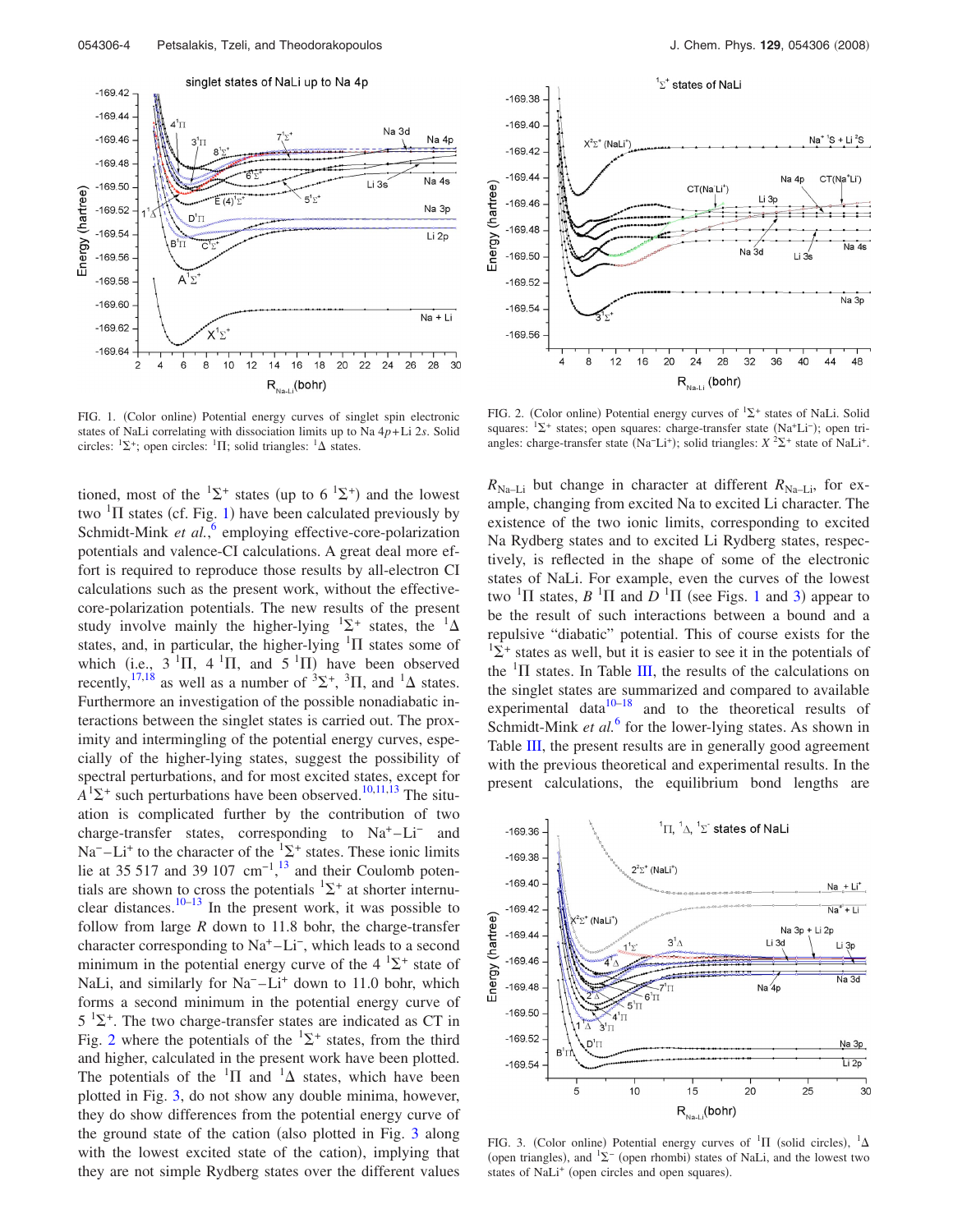<span id="page-4-0"></span>TABLE III. Vertical (at  $R_{\text{Na-Li}}$  of 5.5 bohr) ( $\Delta E_v$ ) and adiabatic  $(T_e)$  electronic transition energies and oscillator strengths  $(f_L)$  (at  $R_{\text{Na-Li}}$  of 5.5 bohr) and dissociation energies (D<sub>e</sub>) of singlet states of NaLi calculated in the present work, comparison with experimental and previous theoretical values.

| State              | $\Delta E_v$ (cm <sup>-1</sup> ) | $f_L^{\text{vert}}$ | $T_e$ (cm <sup>-1</sup> )                                         | $R_{\min}$ (bohr)                         | $D_e$ (eV)                                                    |
|--------------------|----------------------------------|---------------------|-------------------------------------------------------------------|-------------------------------------------|---------------------------------------------------------------|
| $4^1\Delta$        | 389 23                           | $\cdots$            | 382 96                                                            | 6.40                                      | $\cdots$                                                      |
| $7~^1\Pi$          | 375 68                           | 0.021               | 361 56                                                            | 7.08                                      | 0.30                                                          |
| $3^1\Delta$        | 366 75                           | $\cdots$            | 356 42                                                            | 6.60                                      | 0.36                                                          |
| $6~^1\Pi$          | 353 76                           | 0.0022              | 343 38 $(340 \ 41)^a$                                             | $6.57(6.41^{\circ})$                      | $0.52(0.54^{\circ})$                                          |
| $9^{1} \Sigma^{+}$ | 352 23                           | 0.0003              | 34294                                                             | 6.43                                      | 0.43                                                          |
| $5~^1\Pi$          | 349 89                           | 0.0036              | 33792                                                             | 6.76                                      | 0.49                                                          |
| $8~^1\Sigma^+$     | 345 11                           | 0.0007              | 32984                                                             | 7.14                                      | 0.59                                                          |
| $7 \frac{1}{2}$    | 343 15                           | 0.0002              | 32377                                                             | 8.90                                      | 0.53                                                          |
| $2^1\Delta$        | 336 41                           | $\cdots$            | 330 49                                                            | 6.40                                      | 0.64                                                          |
| $4~^1\Pi$          | 31987                            | 0.007               | 309 04 $(311\ 79\ ^{b})$                                          | $6.60~(6.56^b)$                           | $0.70~(0.76^b)$                                               |
| $6^{1} \Sigma^{+}$ | 310 32                           | 0.0019              | 291 94, 293 13 °                                                  | 6.64, $6.67^c$                            | $0.86, 0.86^c$                                                |
| $3^1\Pi$           | 305 32                           | 0.045               | 299 00 (299 82 $^{\rm b}$ )                                       | 6.41, (6.30 <sup>b</sup> )                | $0.76(0.78^b)$                                                |
| $5^{1} \Sigma^{+}$ | 299 34                           | 0.007               | $287$ 35, 290 21 °, (292 13 <sup>d</sup> )                        | 6.96, $7.18^{\circ}$                      | $0.64, 0.65^{\circ}, (0.63^{\circ})$                          |
| $1^{-1}\Delta$     | 285 02                           | $\cdots$            | 282 03                                                            | 6.00                                      | 0.98                                                          |
| $E^1\Sigma^+$      | 269 15                           | 0.001               | 261 84, 264 16 °, (264 74 $^{\rm d}$ )                            | 6.40, 6.3 $^{\circ}$ (6.32 <sup>b</sup> ) | 0.73, $0.78^{\circ}$ (0.78 <sup>d</sup> , 0.79 <sup>b</sup> ) |
| $D$ $^1\Pi$        | 238 46                           | 0.019               | 218 95, 222 03 $\degree$ , (222 62 $\degree$ )                    | 7.22, $7.10^{\circ}$                      | 0.18, $0.21^{\circ}$ (0.22 <sup>d</sup> )                     |
| $C^{1}\Sigma^{+}$  | 218 13                           | 0.011               | 195 81, 195 50 $\degree$ , (186 00 $\degree$ , 196 11 $\degree$ ) | 7.88, $7.81^{\circ}$                      | $0.48, 0.54^{\circ}, (0.67^{\circ}, 0.55^{\circ})$            |
| $B^1\Pi$           | 204 48                           | 0.54                | 200 94, 201 30 $\degree$ , (200 62 $\degree$ , 200 88 $\degree$ ) | 6.12, 6.09 <sup>c</sup> , $(5.89^d)$      | $0.20, 0.23^{\circ}, (0.24^{\circ}, 0.14^{\circ})$            |
| $A^1\Sigma^+$      | 148 64                           | 0.57                | 140 22, 142 00 $\degree$ , (141 96 $\degree$ )                    | 6.41, $6.37^c$                            | $0.96, 0.97^{\circ}$ $(0.96^{\circ}, 0.97^{\circ})$           |
| $X$ $^1\Sigma^+$   | $\theta$                         | $\cdots$            |                                                                   | 5.48, 5.46 <sup>c</sup> , $(5.45^d)$      | 0.82, $0.87^c$ $(0.88^d)$                                     |

 $\frac{1}{2}$ Experiment (Ref. [18](#page-10-10)).

 ${}^{\circ}$ Experiment (Refs. [15–](#page-10-7)[17](#page-10-9)).

 ${}^{\text{c}}$ Theoretical (Ref. [6](#page-9-4)).

<sup>d</sup>Experiment (Refs. [10](#page-10-2) and [11](#page-10-3)).

Experiment (Ref. [13](#page-10-5)).

slightly overestimated, while the well depths are in some cases are slightly underestimated (cf. data for the  $4^{1}\Sigma^{+}$ state). As will be discussed below, the theoretical quantities for 6  $\mathrm{^{1}}\Pi$  give a better fit for the experimental data assigned to 5<sup>1</sup> $\Pi$  in a recent experimental report.<sup>18</sup> The calculated oscillator strengths, at a single bond length of 5.50 bohr, i.e., at the minimum of the ground state, also given in Table [III,](#page-4-0) are rather small, except for the lowest two states, indicating Rydberg character for the excited states. The present *f*-values are generally smaller than previously reported theoretical values,<sup>[7](#page-9-3)</sup> while corresponding experimental data are not available.

As pointed out elsewhere,  $11-20$  $11-20$  the cation is predicted to have larger binding energy [calculated here  $D_e$  of 1.0 eV, experimental values of  $0.97 \pm 0.04$  and  $0.99 \pm 0.03$  eV (Refs.  $11-20$  $11-20$ ) than the neutral NaLi [calculated here  $D_e$  of  $0.82$  eV, experimental of  $0.88$  eV (Ref. [14](#page-10-6))] with a larger bond length  $(R_e \text{ of } 6.37 \text{ bohr})$  than the neutral [calculated here  $R_e$  5.48 bohr, experimental of 5.45 bohr (Ref. [14](#page-10-6))]. The adiabatic IP is calculated here at 4.92 eV, which is in excellent agreement with the experimental IP of  $4.94 \pm 0.10$  $4.94 \pm 0.10$  $4.94 \pm 0.10$  eV.<sup>9</sup> Similarly, the calculated vertical IP at internuclear distance of  $5.50$  bohr (i.e., at the ground state minimum) is  $5.03$  eV, while an experimental value is reported at  $5.05 \pm 0.04$  eV.<sup>11</sup> The authors<sup>11</sup> estimate their vertical IP to be about 0.06 eV larger than the adiabatic, but they have not actually determined the adiabatic IP of NaLi.

The results of the present calculations on the spin-triplet states of NaLi are summarized in Table [IV,](#page-5-0) and the corresponding potential energy curves have been plotted in Fig. [4.](#page-5-1) These states have not been observed, and consequently comparison is only possible for those of them that have been calculated previously. The lower-lying triplet states of NaLi, (cf. Fig. [4](#page-5-1)) correlating with the lowest three dissociation limits are generally free of interactions, except for  $3^{3}\Sigma^{+}$ , which has a local minimum as a result of an avoided crossing with  $4^{3}\Sigma^{+}$ . The higher-lying  $3\Sigma^{+}$  states have a "ladder" of avoided crossings, with the minima of the curves either close to or at an avoided crossing, indicating strong nonadiabatic interactions between these states and a repulsive state cutting through them. Similarly, the potentials of the higher-lying  $\mathrm{^{3}H}$ states (upper part of Fig. [4](#page-5-1)) show interactions and avoided crossings, which would lead to spectral perturbations in the triplet spectra of NaLi.

In what follows, some of the states calculated will be examined in detail, with emphasis on aspects that have not been calculated before and with reference to experimental observations.

## *1. Results on the lower-lying singlet states*  $(B<sup>1</sup>\Pi, C<sup>1</sup>\Sigma^{+}, and D<sup>1</sup>\Pi)$

Besides the ground state and the  $A^{-1}\Sigma^{+}$  state of NaLi, the  $B^{-1}\Pi \rightarrow X^{-1}\Sigma^+$  fluorescence has been investigated in great detail, and the observed intensity patterns<sup>27</sup> in the collision induced spectra have been rationalized in terms of quantum mechanical analysis<sup>28</sup> as well as physical interpretations.<sup>29</sup> Observations on the  $C^{1}\Sigma^{+}$  have been difficult<sup>11</sup> because of unfavorable overlap as the minimum of this state is displaced with respect to the ground state minimum (see Table [III](#page-4-0)). Subsequent studies involving laser excitation of the  $B<sup>-1</sup>\Pi$ state and collisional energy transfer to  $C<sup>1</sup>Σ<sup>+</sup>$  have succeeded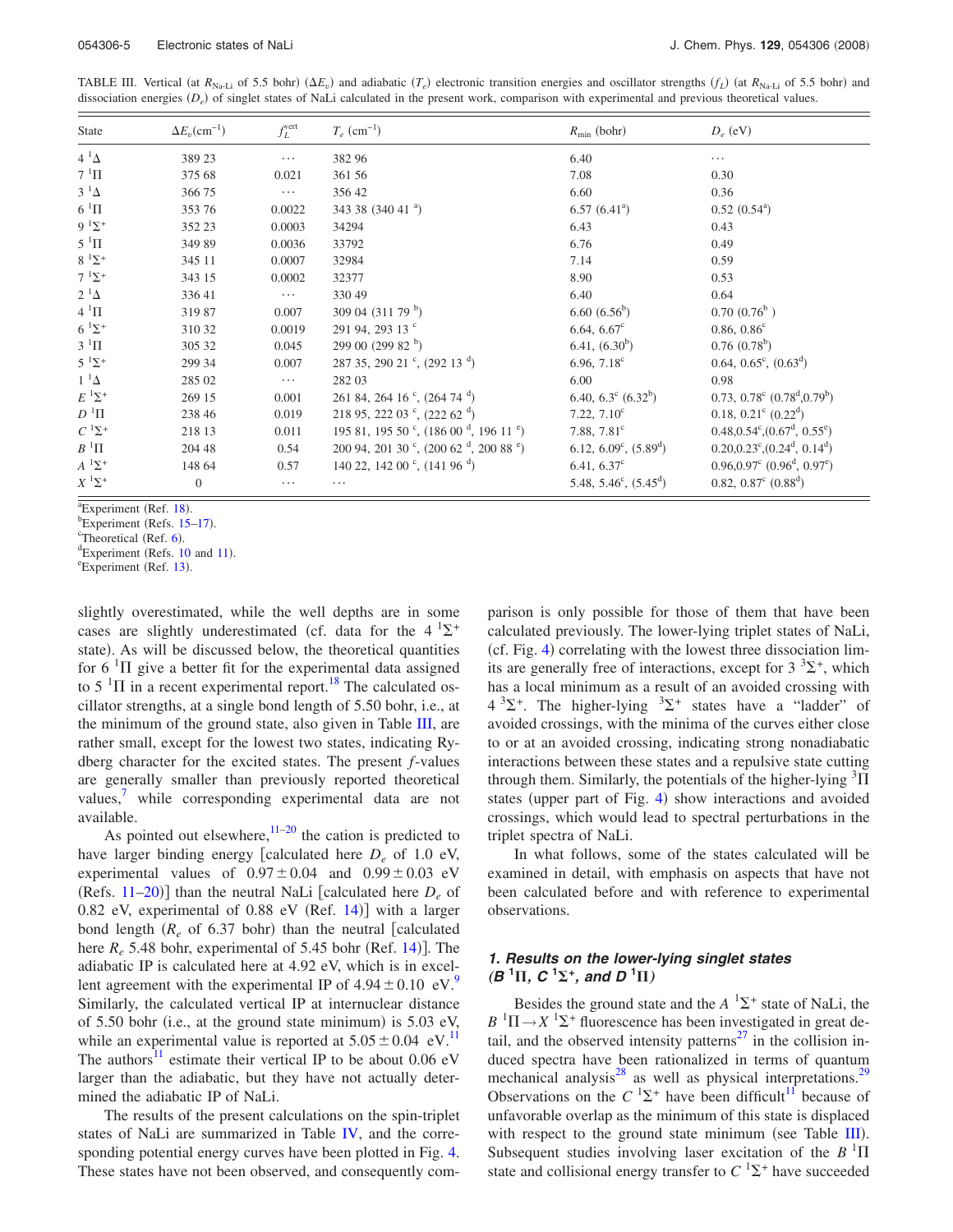<span id="page-5-0"></span>TABLE IV. Vertical electronic transition energies  $(\Delta E_v)$  at  $R_{\text{Na-Li}}$  of 5.50 bohrs, with respect to the ground state  $X$ <sup>1</sup> $\Sigma$ <sup>+</sup> energy, adiabatic transition energies  $(T_e)$ , and dissociation energies  $(D_e)$  of triplet electronic states of NaLi. Comparison with previous work.

| <b>State</b>         | $\Delta E_v$ (cm <sup>-1</sup> ) | $T_e$ (cm <sup>-1</sup> )      | $D_e$ (eV)                   | $R_{\min}$ (bohr)               |
|----------------------|----------------------------------|--------------------------------|------------------------------|---------------------------------|
| $4^3\Delta$          | 369 41                           | 358 92                         | 0.62                         | 6.20                            |
| $7~^3\Pi$            | 361 34                           | 354 09                         | 0.39                         | 6.40                            |
| $3^3\Delta$          | 360 54                           | 357 31                         | 0.36                         | 6.80                            |
| $8 \frac{3}{2}$ +    | 355 70                           | 338 76                         | 0.49                         | 6.60                            |
| $6\,\mathrm{~^3\Pi}$ | 350 05                           | 333 11                         | 0.66                         | 8.00                            |
| $7^{3}\Sigma^{+}$    | 346 02                           | 331 50                         | 0.43                         | 6.80                            |
| $2^{3}\Sigma^{+}$    | 342 79                           | 336 34                         | 0.57                         | 6.40                            |
| $6^{3}\Sigma^{+}$    | 339 57                           | 308 11, 309 27 <sup>a</sup>    | $0.66, 0.66^a$               | 7.00, 6.88 <sup>a</sup>         |
| $5^3\Pi$             | 330 69                           | 322 63                         | 0.68                         | 6.40                            |
| $4~\mathrm{^{3}\Pi}$ | 323 44                           | 293 59                         | 0.90                         | 7.00                            |
| $5^{3} \Sigma^{+}$   | 309 72                           | 286 33, 287 26 <sup>a</sup>    | $0.64, 0.69^{\text{a}}$      | 7.80, 7.58 <sup>a</sup>         |
| $1^3\Delta^+$        | 296 01                           | 291 17                         | 0.86                         | 6.20                            |
| $3^3\Pi$             | 292 79                           | 287 95                         | 0.90 <sup>b</sup>            | 7.80 <sup>b</sup>               |
| $4^{3}\Sigma^{+}$    | 290 37                           | $27665$ °, 281 32 <sup>a</sup> | $0.51^{\circ}, 0.57^{\circ}$ | $6.80^{\circ}$ , $6.55^{\circ}$ |
| $3^{3}\Sigma^{+}$    | 267 78                           | 260 52                         | loc. min.-repl.              | 6.40                            |
| $2^3\Pi$             | 258 10                           | .                              | Repulsive                    | .                               |
| $2^{3}\Sigma^{+}$    | 179 87                           | 169 38, 172 02 <sup>a</sup>    | 0.59, 0.59 <sup>a</sup>      | 6.60, 6.52 <sup>a</sup>         |
| $1~^3\Pi$            | 12072                            | 120 63, 122 75                 | 1.20, 1.21 <sup>a</sup>      | $5.40, 5.40^a$                  |
| $1^{3}\Sigma^{+}$    | 9034                             | 6533, 6841 <sup>a</sup>        | $0.03^{\rm a}$               | 9.00, 8.98 <sup>a</sup>         |

 $a^{\text{R}}$ Reference [6.](#page-9-4)

<sup>b</sup>Inner local min.

c Inner min.

<span id="page-5-1"></span>

FIG. 4. (Color online) Potential energy curves of triplet states of NaLi. Lower part:  ${}^{3}\Sigma^{+}$  (open circles) and  ${}^{3}\Delta$  (solid circles) states. Upper part:  ${}^{3}\Pi$  states.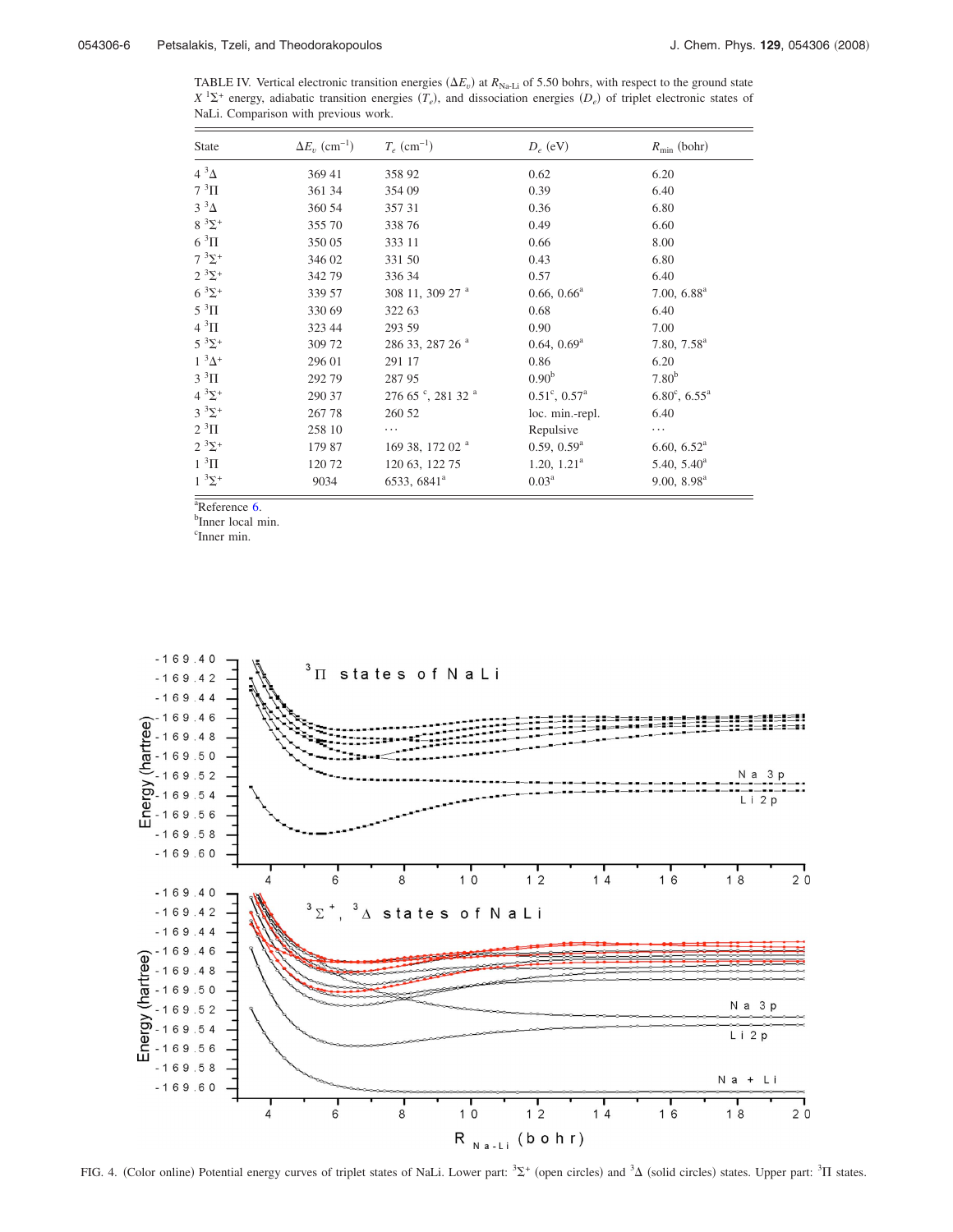<span id="page-6-0"></span>

FIG. 5. (Color online) Radial coupling (upper curve) and  $r \times p$  matrix elements over pairs of electronic states:  $A^{-1}\Sigma^+, B^{-1}\Pi, C^{-1}\Sigma^+,$  and  $D^{-1}\Pi$ .

in observing the  $B^{-1}\Pi \rightarrow A^{-1}\Sigma^+$  and  $C^{-1}\Sigma^+ \rightarrow A^{-1}\Sigma^+$ transitions.<sup>13</sup> The authors report perturbations in the  $B$ <sup>1</sup> $\Pi$ and  $C^{1}\Sigma^{+}$  states at different rotational levels, which have been reduced using an effective Hamiltonian model for the interactions between these two states. $\frac{13}{13}$  Vibrational levels calculated in the present work along with corresponding previous theoretical and experimental data may be found in the supplementary material. $30$  Generally good agreement exists between the experimental and theoretical vibrational levels. For the  $B<sup>-1</sup>$ II state experimental values exist only for the first seven levels, and for these levels the previous theoretical values are closer to the experimental than the present values. For the  $C^{1}\Sigma^{+}$  state, the present values are closer to the experimental than the previous, as also for most of the observed levels of the  $D<sup>-1</sup>\Pi$  state. The lowest  $C<sup>-1</sup>\Sigma^+$  level observed by Kappes *et al.*<sup>[11](#page-10-3)</sup> at 22 814 cm<sup>-1</sup> (estimated as *v*'  $= 27 \pm 3$ ) corresponds to 2607 cm<sup>-1</sup> above the minimum of the  $C^{1}\Sigma^{+}$  state, using the experimental  $T_e$  and  $v_0$  of the ground state, and, according to the present results, it is the  $v = 25$  level of the  $C^{-1} \Sigma^+$  state ( $v = 24$  according to the previous calculations<sup>6</sup>).

The interactions between the lower-lying states of NaLi, correlating with the two lowest excited state-dissociation limits, Na+Li  $2p$  and Na  $3p+Li$  [see Table [I](#page-1-0) and Fig. [1](#page-3-0)] are treated in the present work by a four-state or a three-state (depending on whether  $A^{-1}\Sigma^+$  is included or not) vibrational calculation, where the off diagonal matrix elements are the rotational-electronic coupling  $({}^{1}\Sigma^{+} - {}^{1}\Pi)$  and radial coupling (for  ${}^{1}\Sigma^{+} - {}^{1}\Sigma^{+}$  and  ${}^{1}\Pi - {}^{1}\Pi$ ) matrix elements over the electronic wave functions, calculated at the different values of  $R_{\text{Na-Li}}$  (cf. Fig. [5](#page-6-0)). It should be noted that what is plotted in the lower part of Fig. [5](#page-6-0) are the  $r \times p$  matrix elements (or the

matrix elements  $\langle \Psi_{el}^I(R) | L_{\pm} | \Psi_{el}^J(R) \rangle$  over the electronic wave functions, while the rotational-electronic interaction includes as well the factor  $1/R^2$  since it is given by  $-1/2\mu\sqrt{(J\pm\Lambda)(J+1\mp\Lambda)}\times\langle\Psi_{el}^{J}(R)|L_{\pm}|\Psi_{el}^{J}(R)\rangle/R^2$ , and so for large  $R$ , it becomes less important. The potential energy curves of  $B$  <sup>1</sup> $\Pi$  and  $D$  <sup>1</sup> $\Pi$  have a strongly avoided crossing near internuclear distance of 7–8 bohr (see Fig. [1](#page-3-0)), with an accompanying exchange in character. This is reflected in the peak of the  $d/dR$  matrix elements over these two states (cf. Fig. [5,](#page-6-0) upper part), and in the crossing of the  $r \times p$  coupling matrix elements of  $A^{-1}\Sigma^+ - B^{-1}\Pi$  and  $A^{-1}\Sigma^+ - D^{-1}\Pi$ , as well as in those of  $C^{-1}\Sigma^+ - B^{-1}\Pi$  and  $C^{-1}\Sigma^+ - D^{-1}\Pi$  (see Fig. [5,](#page-6-0) lower part) near 8.0 bohr. The above nonadiabatic interactions, radial and rotational electronic, will cause shifts in the positions of the rotational-vibrational levels of the  $B^{-1}\Pi$ ,  $C^{1}\Sigma^{+}$ , and  $D^{1}\Sigma^{+}$  states from what they would be if treated as noninteracting, while it may also cause predissociation of bound levels, which lie in the continuum of an interacting state. Predissociation widths and lifetimes have been calculated for levels of the  $B<sup>-1</sup>\Pi$ ,  $C<sup>-1</sup>\Sigma^{+}$ , and  $D<sup>-1</sup>\Pi$  of Na<sup>7</sup>Li, using the method complex eigenvalue–Schrödinger equation described in detail previously, $31$  based on complex rotation of the internuclear coordinate where the resonances are obtained as the stable complex eigenvalues, for different rotation angles. For clarity, the three-state calculations will be discussed, i.e., leaving  $A^{-1}\Sigma^+$  out of the interacting set, as it does not affect the results significantly. The results on the perturbations of the different levels show that for *J*= 1, only the  $B$ <sup>1</sup> $\Pi$ - $D$ <sup>1</sup> $\Pi$  interaction is significant, causing shifts of a few wave numbers in the calculated levels of these states. It is found that vibrational levels  $v \ge 20$  of  $B<sup>1</sup>\Pi$ , which are close to its energy at the dissociation limit, are calculated to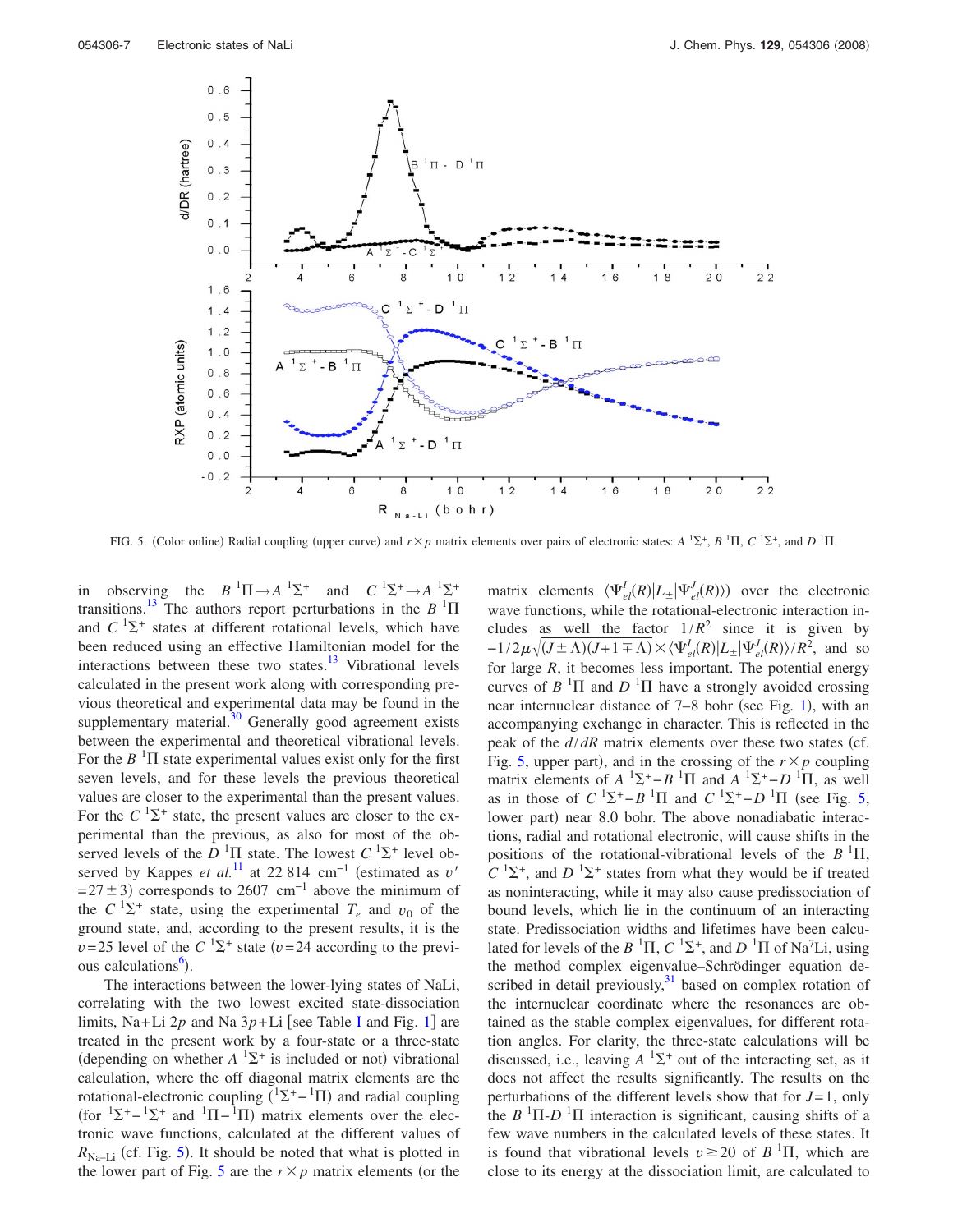be broadened and correspondingly to have short predissociation lifetimes, of 9 ps  $(v=20)$  or a fraction of 1 ps (higher levels). Therefore these levels would not be observed in emission. Similarly, vibrational levels of  $D<sup>-1</sup>\Pi$  are calculated to possess width of  $0.06-0.14$  cm<sup>-1</sup>, from  $v=6$  to  $v=13$ , and larger for higher levels. These levels are predissociated by interaction with  $B<sup>-1</sup>\Pi$  because they lie above the dissociation energy of the lower state. As the radiative lifetime of  $D<sup>-1</sup>$ II is estimated at 22 ns emission from levels higher than  $v=6$  of this state would not be expected. Finally, higher vibrational levels of  $C^{1}\Sigma^{+}$ , starting at  $v=34$  and higher, are calculated to be broadened (and have short lifetime) because they lie near the dissociation limit energy of  $C^{1}\Sigma^{+}$ , even though they are below the top of the broad barrier found in the potential energy curve of this state, around internuclear distance of 30 bohr. The width of  $v=34$  is 0.02 cm<sup>-1</sup> and increases rapidly for  $v=35$  to 2.8 cm<sup>-1</sup>, which corresponds to a lifetime of about 2 ps.

For high *J* values, mixing of levels of  $C \binom{1}{2}$  with those of the <sup>1</sup>II states occurs. For example, for  $J=28$ , the  $v=0$ level of  $B<sup>-1</sup>\Pi$  is a linear combination 0.1150  $C<sup>-1</sup>\Sigma^+$ +0.8849 *B* <sup>1</sup> $\Pi$ . Conversely the *v*=6 level of  $C^{1}\Sigma^{+}$  is, in fact, 0.8852  $C^{-1}\Sigma^+$ +0.1148  $B^{-1}\Pi$ . The two levels are nearly degenerate with a difference in energy of only 4 cm−1. For *J*= 29, *v*=6 of *C* <sup>1</sup> $\Sigma$ <sup>+</sup> is lower in energy than the *v*=0 level of  $B$ <sup>1</sup> $\Pi$  (again the two levels are nearly degenerate differing only by 4.4 cm<sup>-1</sup>), with coefficients 0.9002  $C^{-1}\Sigma^+$ +0.0998 *B* <sup>1</sup> $\Pi$  and 0.1001 *C* <sup>1</sup> $\Sigma$ <sup>+</sup>+0.8999 *B* <sup>1</sup> $\Pi$  for the two levels, respectively. This may give an answer to the quest for the mechanism of the *B*-*C* energy transfer<sup>13</sup> since excitation of the  $v=0$ ,  $J=29$  level of  $B<sup>-1</sup>\Pi$ , which is the excitation step in the collision induced fluorescence spectra, $^{13}$  results in direct excitation of the  $v=6$  level of  $C<sup>1</sup>\Sigma^{+}$  as well.

# 2. Results on the E(4)  $^1\Sigma^+$  state

The potential energy curve of the  $4^{1}\Sigma^{+}$  shows two minima, an inner minimum of  $0.73$  eV at  $6.40$  bohr (at  $6.32$ ) bohr  $R_e$  experimental value), a barrier of 0.25 eV at 10.40 bohr (0.48 eV below the dissociation limit), and an outer minimum of 0.52 eV at 12.80 bohr. Experimental levels have been observed only for the inner minimum of  $4^{1}\Sigma^{+}$ . Previous theoretical calculations, $6$  which have been corroborated by subsequent experimental work $15,16$  $15,16$  on this state of NaLi, at least as far as the inner minimum is concerned, report the first vibrational level of the outer minimum at 1859 cm−1 above the electronic minimum energy of this state. In the present work, the first level of the outer minimum is calculated at 1777  $cm^{-1}$ , showing that the outer minimum is calculated here at lower energy than in the previous study. The next level is calculated at 1843, a third level at 1910, and a fourth at 1968 cm−1. These levels are difficult to observe, as the outer minimum lies at much larger internuclear distance than the minimum of the ground state. As mentioned above  $(cf., CT states in Fig. 2) this outer minimum has charge (cf., CT states in Fig. 2) this outer minimum has charge (cf., CT states in Fig. 2) this outer minimum has charge$ separated character, Na<sup>+</sup>-Li<sup>-</sup>, which is consistent with the larger *R* at the outer minimum than the Rydberg states.

# *3. The* **3 <sup>1</sup>** *and* **4 <sup>1</sup>** *states*

To our knowledge there do not exist any previous theoretical calculations on the higher-lying (from  $3<sup>1</sup>\Pi$  and up)  ${}^{1}\Pi$  states of NaLi. Spectra assigned to transitions from the ground state to 3  $\mathrm{^{1}}\Pi$  and 4  $\mathrm{^{1}}\Pi$  have been observed recently.<sup>17</sup> The present theoretical results are in agreement with the assignment of  $3 \text{ }^{1}\Pi$  and  $4 \text{ }^{1}\Pi$  to the Na 3*d* and Na 4*p* disso-ciation limits, respectively [cf. Table [I](#page-1-0)]. Similarly, as shown in Table [III,](#page-4-0) the calculated adiabatic transition energies, 29 900 and 30 904  $cm^{-1}$ , are in good agreement with the experimental  $T_e$  values of 29 982 and 31 179 cm<sup>-1</sup> for 3 <sup>1</sup> $\Pi$ and  $4 \text{ }^{1}\Pi$ , respectively, while the calculated dissociation energies for these two states are 0.70 and 0.76 eV, respectively, with the corresponding experimental  $D<sub>e</sub>$  values at 0.78 and 0.76 eV. The present calculations obtain  $R_e$  for 3 <sup>1</sup> $\Pi$  at 6.41 bohr with experimental value at 6.30 bohr, whereas for  $4 \text{ }^{1}\Pi$ the theoretical  $R_e$  value, 6.60 bohr, is close to the experimental value,  $6.56$  bohr.<sup>17</sup> In Fig. [6,](#page-8-0) in the lower part the potential energy curves of the singlet states near  $3<sup>1</sup>\Pi$  and  $4<sup>1</sup>\Pi$ , namely,  $1^{-1}\Delta$ ,  $5^{-1}\Sigma^{+}$ ,  $6^{-1}\Sigma^{+}$ , and  $7^{-1}\Sigma^{+}$  are shown (as an en-largement of the upper part of Fig. [1](#page-3-0)), while in the upper part of Fig. [6,](#page-8-0) the potential energy curves of higher-lying states (from  $7 \text{ }^1\Sigma^+$  upwards) of NaLi have been plotted. The possibility of spectral perturbations is evident from the potential energy curves, especially for the  $3<sup>1</sup>\Pi$  state. In fact, it has been mentioned that a number of the observed levels for this state deviate from their expected position (on the basis of a Dunham expansion) by  $0.3-0.8$  cm<sup>-1.[17](#page-10-9)</sup> Such deviations are too small to pin point on the basis of the present calculations; however, it is possible to calculate the effect of nonadiabatic interactions on the theoretical unperturbed levels, by carrying out a multistate vibrational calculation, as presented above for the lower-lying states. For the  $3<sup>1</sup>\Pi$  and  $4<sup>1</sup>\Pi$ states, the vibrational calculation involves five of the states shown in the lower section of Fig. [6](#page-8-0) (omitting  $7 \text{ }^{1}\Sigma^{+}$ ), the radial coupling matrix elements over the different  $R_{\text{Na}-\text{Li}}$  values, between states of the same  $\Lambda$  symmetry, and the rotational-electronic coupling matrix elements between states differing in  $\Lambda$  by 1. As noted above, the rotational-electronic coupling, which increases with increasing rotational quantum number, is not very significant, especially for low *J* values as the  $R_e$  of all these states is quite large and the interaction varies as  $1/R<sup>2</sup>$ . Indeed, the multistate vibrational calculations show small  $(0.2-0.9 \text{ cm}^{-1})$  shifts downward of the vibrational levels of  $3<sup>1</sup>\Pi$  and similarly small shifts  $(0.2-0.7 \text{ cm}^{-1})$  upward in the vibrational levels of  $4 \text{ }^{1}$ II from those calculated in the absence of the interactions. These shifts are independent of the *J* level considered, from  $J=2$  to  $J=35$ , implying that the effect is solely due to the radial coupling between the two  ${}^{1}\Pi$  states.

The radial coupling interaction between the 5  ${}^{1}\Sigma^{+}$  and  $6^{1}\Sigma^{+}$  states is quite complex, and vibrational levels of these states have contributions from both states and large shifts, between 4 and 12 cm−1 in the vibrational levels. For large *J*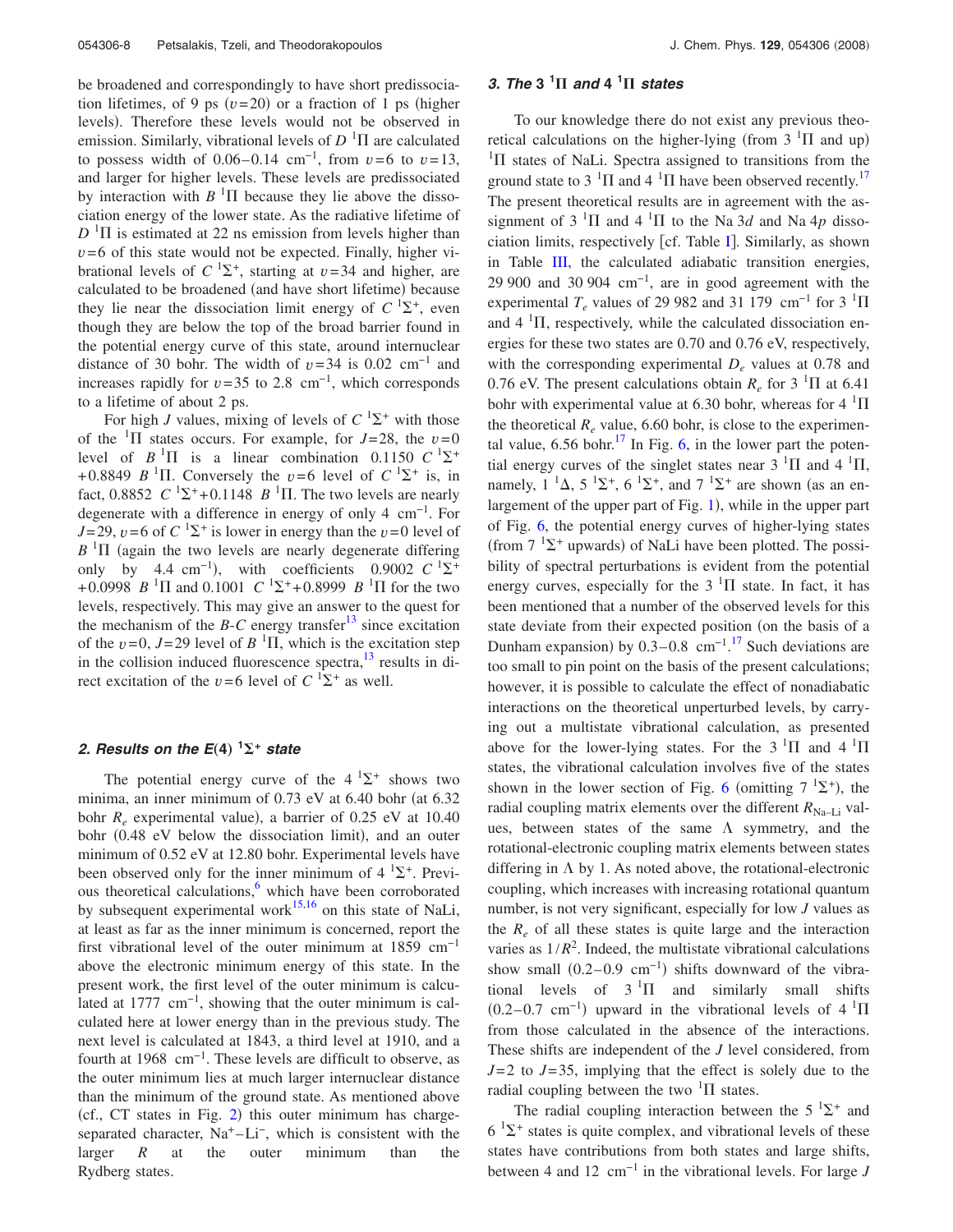<span id="page-8-0"></span>

FIG. 6. (Color online) Lower part: Potential energy curves of electronic states in the region of and interacting with  $3 \text{ } ^1\Pi$  and  $4 \text{ } ^1\Pi$ . Upper part: higher-lying electronic states of NaLi.

values, there is mixing of the vibrational levels of the  ${}^{1}\Sigma^{+}$ states with those of  $3<sup>1</sup>\Pi$ , and to a lesser extent of  $4<sup>1</sup>\Pi$ , when there is near coincidence of the unperturbed levels, without accompanying shifts in the levels of the  ${}^{1}\Pi$  states, beyond those mentioned above. Finally, the  $1^{-1}\Delta$  state is totally unaffected and has no effect on the levels of the two  $\rm{^{1}}\Pi$ states.

As shown in Fig. [6,](#page-8-0) the adiabatic potential energy curves of  $3<sup>1</sup>\Pi$  and  $4<sup>1</sup>\Pi$  states of NaLi have an avoided crossing at internuclear distance of 12.0 bohr, where the two curves come to near coincidence. So in terms of diabatic (i.e., crossing) states,  $3 \text{ }^1\Pi$  correlates with Na 4p and  $4 \text{ }^1\Pi$  with Na 3d. However, we might point out that these labels are rather formal as at the minimum the two states both have mixed Rydberg *p* and Rydberg *d* character. Even so, we can use the *ab initio* potential energy curves for these two diabatic Rydberg states 4*p* and 3*d* and the ground state of the cation to calculate quantum-defect functions and in turn generate potential energy curves for all the higher *nd* and  $(n+1)p$  Rydberg states up to the first ionic limit. Again we will not reproduce the method here as is has been given in detail elsewhere. $31,32$  $31,32$  Since the interaction between these two states at the avoided crossing is not significant (as shown by their near coincidence at the avoided crossing), the 3*d* and 4*p* states are treated separately. The quantum-defect functions  $\eta(R)$  (Refs. [31](#page-10-23) and [32](#page-10-24)) are obtained as analytic fits of the values calculated at different values of *R*, from 3.4 to 20.0 bohr, using a polynomial expansion  $\eta_i(R) = \sum_{j=0}^4 a_j R^j$ , where the coefficients *aj* are −0.128 949, −0.175 669, 0.023 325, −0.000 947, and 0.000 011 for the 3*d* and 1.106 842, −0.561 594, 0.075 836, −0.004 138, and 0.000 080 for the 4*p* expansion. The quantum-defect functions thus obtained

may be employed to generate all higher  $nd$  and  $(n+1)p$  Rydberg states of NaLi. As the next higher  $\frac{1}{1}$  states obtained from the CI calculations correlate either with excited Li atom limits  $(5<sup>1</sup> \Pi, 6<sup>1</sup> \Pi)$  or with excited both Na and Li  $(7<sup>1</sup> \Pi)$ , see Table [I,](#page-1-0) they do not formally fall in the above two Rydberg series. However,  $6<sup>1</sup>$ II coincides with the 4*d* diabatic state obtained from the quantum-defect analysis at short *R*. Similarly at some *R* values  $7<sup>1</sup>\Pi$  coincides with the 4*d*, while at  $R > 15$  bohr the potential energy curve of 9 <sup>1</sup> $\Pi$  with a theoretical dissociation limit energy at 34 135  $cm^{-1}$  (experimental Na 4*d* energy at 34 549 cm<sup>-1</sup>) coincides with the quantum-defect derived 4d state. States  $9<sup>1</sup>\Pi$  and  $8<sup>1</sup>\Pi$  of NaLi have not been included in the presentation of the results as they have not been determined very well at short internuclear distances. While Rydberg states characterized by excitation in Na converge to (and follow the shape of) the lowest electronic state of the cation,  $X^2\Sigma^+$ , Rydberg states characterized by Li\* converge to the second ionic limit,  $2^{2} \Sigma^{+}$ , which is repulsive (see Fig. [3](#page-3-2)). Thus as mentioned above the higher-lying adiabatic  ${}^{1}\Pi$  states are indeed combinations of different types of states, combining the curves of the different ionic limits at different regions of *R*, resulting in potential energy curves with complicated structure. A more comprehensive quantum-defect treatment would involve making use of diabatic states and their interaction matrix elements in a multichannel quantum-defect treatment, including as well both ionic limits, to determine all the adiabatic potential energy curves up to the ionic limits. $32$  Such an undertaking may be considered for future work on this system.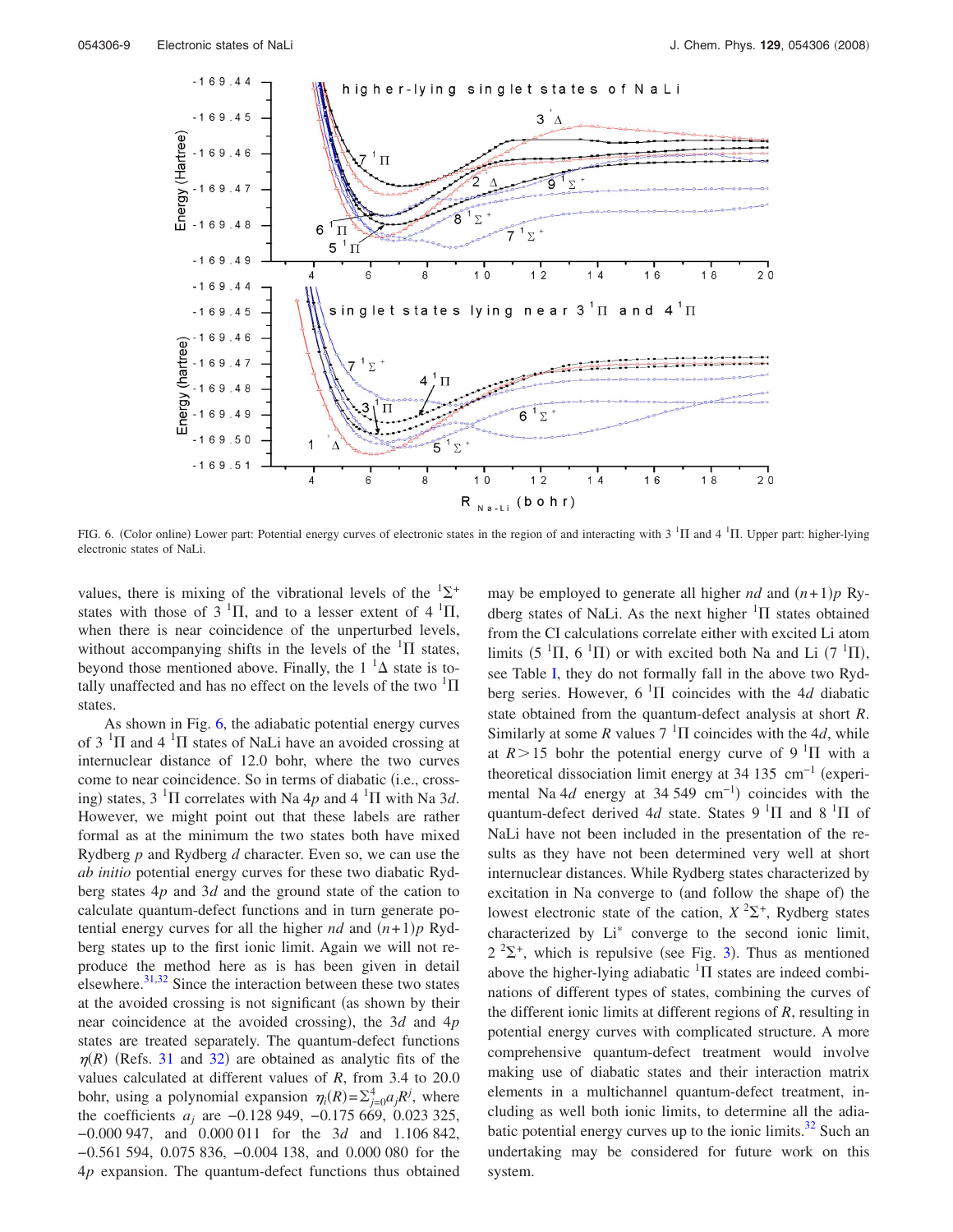<span id="page-9-5"></span>

FIG. 7. (Color online) Potential energy curves for  $5 \text{ }^1\Pi$  and  $6 \text{ }^1\Pi$  of the present work and IPA curve of Bang et al. (Ref. [18](#page-10-10)). Open circles: IPA curve with respect to the minimum of the ground state; open triangles: IPA in coincidence with  $5<sup>-1</sup>\Pi$ ; and open rhombi: IPA placed in coincidence with  $6~^1\Pi$ .

# *4. The* **5 <sup>1</sup>** *and* **6 <sup>1</sup>** *states*

The next higher  ${}^{1}\Pi$  state above 4  ${}^{1}\Pi$  observed by Bang *et al.*<sup>[18](#page-10-10)</sup> has been assigned as  $5<sup>1</sup>\Pi$ , correlating with Na 3*s* <sup>2</sup>*S* and Li  $3d^2D$ <sup>[18](#page-10-10)</sup> However,  $5 \text{ }^1\Pi$  correlates with Na  $3s^2S$  $+Li$  3*p* <sup>2</sup>*P*<sup>o</sup> [cf. Table [I](#page-1-0)] dissociation limits. The theoretical adiabatic transition energy of  $5<sup>1</sup>\Pi$  from the ground state minimum is 33 792  $cm^{-1}$ , which is in good agreement with the experimental  $T_e$  of 34 041 cm<sup>-1</sup>, but the difference between the theoretical  $R_e$  (6.76 bohr) and the experimental value (6.41 bohr) for  $5<sup>1</sup>\Pi$  is much bigger than for any of the other states calculated. The origin of this discrepancy in *Re* by 0.35 bohr is not clear as there is no obvious reason why the theoretical value for this state should be any worse that those of the other  $\frac{1}{1}$  states. However, the next higher  $\frac{1}{1}$ state calculated,  $6 \text{ }^1\Pi$ , does correlate with Na  $3s \text{ }^2S$ +Li  $3d^2D$ , it has a smaller  $R_e$  value, 6.57 bohr, which is larger than the experimental by 0.16 bohr, and with transition energy of 34 338 cm<sup>-1</sup>, i.e., 297 cm<sup>-1</sup> larger than the experimental, and theoretical dissociation energy of 0.52 eV with experimental  $D_e$  for the observed state at 0.54 eV. Therefore, according to the present results, the spectroscopic constants derived from the observed spectrum by Bang *et*  $al.^{18}$  $al.^{18}$  $al.^{18}$  would fit better the 6<sup>1</sup> $\Pi$  state calculated here. This is also shown pictorially in Fig. [7](#page-9-5) where, along with the *ab initio* potential energy curves for  $5<sup>1</sup>\Pi$  (solid squares) and  $6<sup>1</sup>\Pi$  (solid circles), the inverted perturbation approach (IPA) potential of Bang *et al.*[18](#page-10-10) derived from the observed spectra has been plotted. The open circles are the IPA potential with respect to the ground state minimum, open triangles the IPA potential shifted to fit the  $T_e$  value of 5<sup>1</sup> $\Pi$ , and open rhombi the IPA potential shifted to fit 6  $^1\Pi$ . As shown in Fig. [7,](#page-9-5) a better fit is obtained by the IPA potential with  $6<sup>1</sup>\Pi$ , at least near the bottom of the well. At short distances, where the theoretical curves for  $5<sup>1</sup>\Pi$  and  $6<sup>1</sup>\Pi$  are very close, the IPA

curve, which appears to rise more rapidly than the theoretical, is only a reasonable extension of the potential based on the experimental levels, which lies between 5.20 and 8.50  $bohr.<sup>33</sup>$ 

### **IV. CONCLUSION**

In the present work *ab initio* MRDCI calculations have been presented on electronic states of NaLi and NaLi<sup>+</sup>, in an effort to provide theoretical information on states of NaLi that had not been calculated previously but have been observed, as well as to compare many-electron CI results with those of methods involving polarization core potentials and valence CI, which have been particularly successful for both NaLi (Ref. [6](#page-9-4)) and NaLi<sup>+ [19,](#page-10-11)[20](#page-10-12)</sup> Furthermore, the effect of nonadiabatic interactions between the different states has been investigated both for the lower-lying and higher-lying states of NaLi. The present study shows that for the neutral molecule, the present results are in good agreement with the experimental and those of the previous theoretical study<sup>o</sup> where available, while it is difficult to reproduce the excellent agreement with experiment of the core-polarization-twoelectron CI results. $\frac{6}{5}$  Similarly for NaLi<sup>+</sup> it would take a much bigger theoretical undertaking in order to resolve differences between the previous core-polarization-one-electron CI calculations and the present 11-electron (for the cation) CI. The present calculations on the recently observed  $3<sup>1</sup>\Pi$ and  $4 \text{ }^{1}\Pi$  states of NaLi are in good agreement with experiment, while the theoretical results assign to  $6<sup>1</sup>\Pi$  the next higher  $\frac{1}{1}$  state observed.<sup>18</sup> Finally, nonadiabatic effects are important, especially for the higher-lying  ${}^{1}\Sigma^{+}$  states but also for the  $1$ II. Radial coupling is more significant in causing shifts in the vibrational levels, while rotational-electronic coupling is not, since it varies as  $1/R^2$  and in this molecule rather large  $R_e$  are found. However, when there is near coincidence of the vibrational levels of states differing in  $\Lambda$  by 1, the rotational-electronic coupling leads to mixing of these states, as found, for example, for the  $J=29$  level of  $v=0$  of  $B$ <sup>1</sup> $\Pi$  and  $v=6$  of  $C$ <sup>1</sup> $\Sigma$ <sup>+</sup>, consistent with the observed transfer of energy from  $B$  <sup>1</sup> $\Pi$  to  $C$  <sup>1</sup> $\Sigma$ <sup>+</sup> upon excitation of the above level of  $B<sup>1</sup> \Pi<sup>13</sup>$ . All the *ab initio* energies of the present study are available from EPAPS.

#### **ACKNOWLEDGMENTS**

Partial support of this work through the "Excellence in the Research Institutes" program, supervised by the General Secretariat for Research and Technology/Ministry of Development, Greece Phase I and II, Project Nos. 64769 and 2005 [E01330081], is gratefully acknowledged. The authors are grateful to Professor Pawel Kowalczyk for helpful communications.

- <span id="page-9-0"></span><sup>1</sup> P. J. Bertoncini, G. Das, and A. C. Wahl, [J. Chem. Phys.](http://dx.doi.org/10.1063/1.1672750) **52**, 5112 (1970).
- <sup>2</sup> S. Green, [J. Chem. Phys.](http://dx.doi.org/10.1063/1.1675005) **54**, 827 (1971).<br><sup>3</sup> B. Bosmus and W. Mover, J. Chem. Phys.
- $P^3$ P. Rosmus and W. Meyer, [J. Chem. Phys.](http://dx.doi.org/10.1063/1.432746) **65**, 492 (1976).
- <span id="page-9-1"></span>A. I. Boldyrev, J. Simons, and P. von R. Schleyer, [J. Chem. Phys.](http://dx.doi.org/10.1063/1.465600) **99**,  $^{5}_{5}W$  Müller er
- <span id="page-9-2"></span><sup>5</sup> W. Müller and W. Meyer, [J. Chem. Phys.](http://dx.doi.org/10.1063/1.447084) **80**, 3311 (1984).
- <span id="page-9-4"></span><sup>6</sup>I. Schmidt-Mink, W. Müller, and W. Meyer, [Chem. Phys. Lett.](http://dx.doi.org/10.1016/0009-2614(84)85005-8) 112, 120  $(1984).$
- <span id="page-9-3"></span>. <sup>7</sup> M. Merawa, D. Begue, and A. Dargelos, Chem. Phys. Lett. **372**, 529